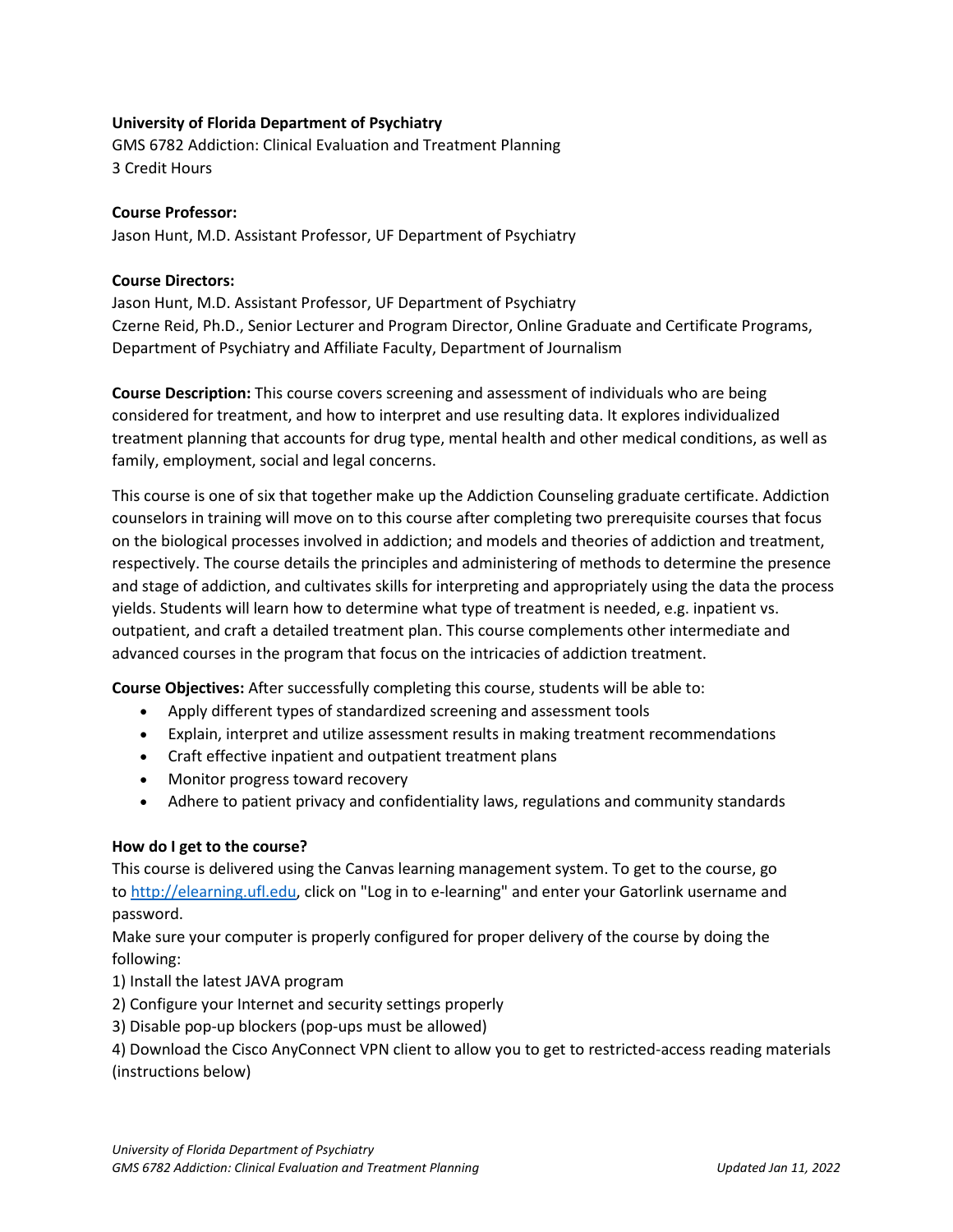Email academic assistant, Taylor Greene, using the mail tool in Canvas or directly at [tgreene740@ufl.edu](mailto:tgreene740@ufl.edu) for help with making sure your computer is configured properly. Improper configuration may result in problems such as not being able to view videos, click links and/or readings, or submit assignments. Only work submitted through the website will be accepted. **Please do not email or call the instructor about tech support issues**.

## **Who should I contact?**

Please review this section carefully so you can direct your question or comment to the appropriate person:

**Grading, assignments, due dates, course content:** Contact your instructor if you have questions about grading, assignments and course content. Do not post questions or comments about grading or due dates in the discussion assignments for various modules. Do not contact the instructor about tech support. Use the email tool within Canvas to contact the instructor. Click on the "Inbox" tool at the left of the screen to get to the email function.

**Tech support:** If you are having technical difficulties *related to this course*, such as not being able to click on a link or view a video or reading, please do not contact the instructor. Instead, send an email to academic assistant, Taylor Greene, using the mail tool in Canvas or directly at [tgreene740@ufl.edu](mailto:tgreene740@ufl.edu) with the subject line "ASD Online Program." If, on the other hand, you are having *general* technical issues such as not being able to log into your UF account or e-learning, or not being able to download and configure VPN, please contact the UF Help Desk at [helpdesk@ufl.edu](mailto:helpdesk@ufl.edu) or 352-392-HELP (4357). **Do not email the instructor for tech support.** If your tech issues don't seem like they will be resolved before the due date of an assignment, please inform the instructor before the deadline passes.

**Course communication:** Be sure to check your UF email account frequently (log in with your Gatorlink credentials at [http://www.mail.ufl.edu/](http://www.mail.ufl.edu/)) for class messages, updates and announcements. Configure your settings within Canvas to make sure that class messages are being delivered to your email account. To do so, in Canvas click on the "Account" tool on the left of the page, then go into "Settings" and "Notifications" and select the appropriate options to ensure that you receive class correspondence in a timely manner. **Make sure that you put "notifications@instructure.com**" on your email address book or safe-sender list, so your messages do not end up in the trash. Course emails will say the sender is "Canvas Message Center <Notifications@instructure.com>"

**Syllabus changes:** Students will be notified if there are major changes to the syllabus.

**Requesting a Gator 1 UF ID card:** UF degree-seeking distance students may request a UF ID card. For details:<https://www.bsd.ufl.edu/g1c/idcard/distance.asp>

**Course disclaimer:** This course (including all materials, ideas, research or clinical observations written or electronically conveyed) is for educational purposes only. The course does not substitute for and does not provide clinical or treatment recommendations or endorsements for the treatment of any individual person's condition. This course is simply a survey course whose intent is to familiarize the student with a wide variety of material relevant to the area of study and course participants should not use any of the course material as a basis for diagnosis or treatment of themselves or others. Any clinical intervention or treatment that the course participant elects to take is the sole responsibility of the course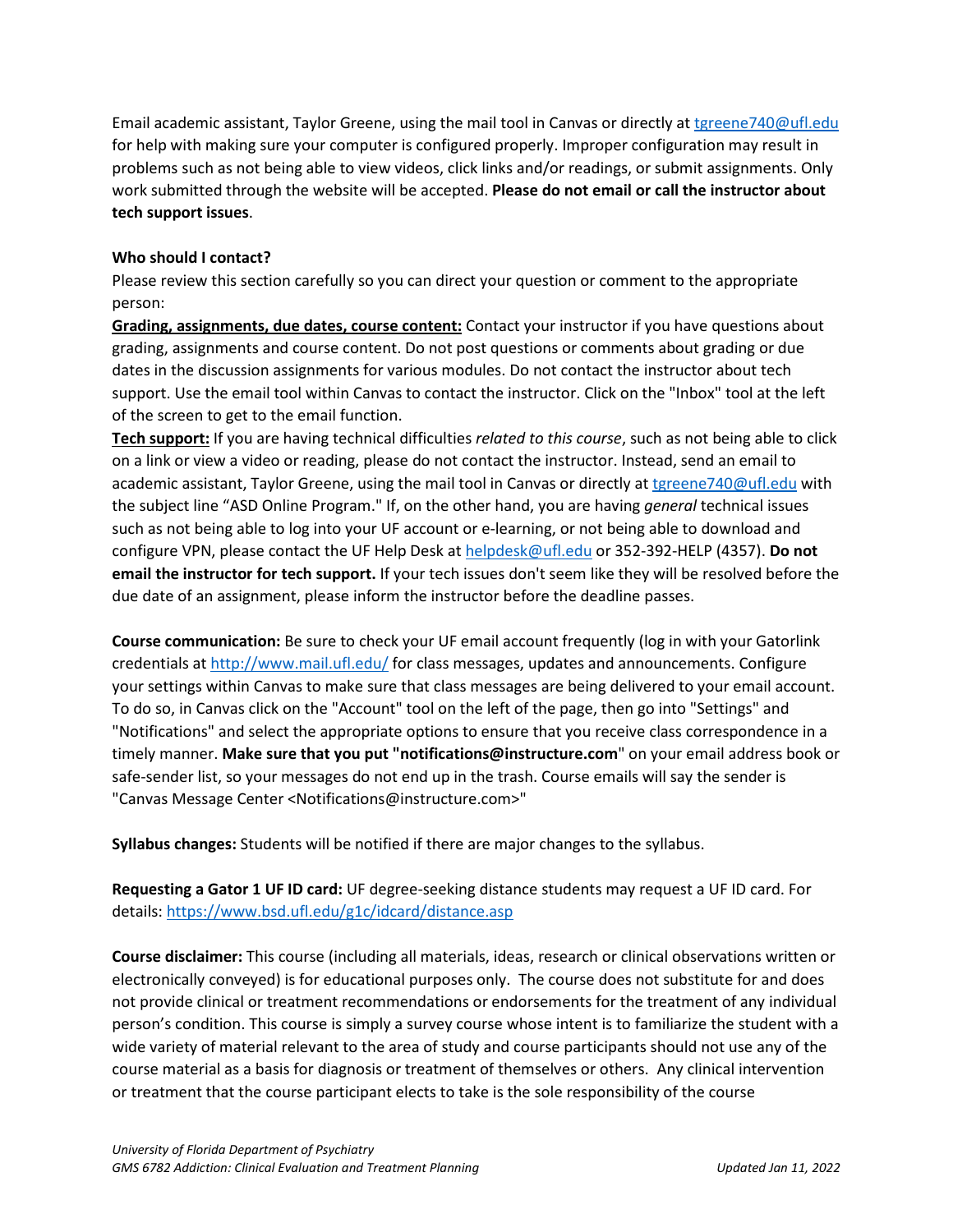participant. Such clinically relevant decisions should always be discussed with the course participant's physician and/or other health care providers and the consequences of any action taken are the responsibility of the course participant and his or her treating provider.

**Educational philosophy:** The Department of Psychiatry aims to provide students with a learning environment that is current, interactive and supportive. The online nature of the course provides students with flexibility for listening to lectures, participating in class discussions and submitting assignments. The class can be completed without your ever setting foot on the University of Florida campus or even leaving home. With this freedom comes responsibility and expectations. This course is accredited for 3 UF credits and as a result, it requires at least 3 hours per week in direct "contact," as well as 6 additional hours to complete assignments and course-related research. Due to the online nature of the course, the contact hours have been replaced with online lectures and readings. Typically, a 3-credit hour course requires up to 9 hours per week of work. Students are asked to be on the lookout for course announcements and emails, and to keep account of all due dates.

**Overview of Course Content:** The course is divided into 15 modules. Each lesson introduces and overviews a major issue in the field. A typical module consists of:

- a video lecture
- required readings
- a short quiz
- one or two web post assignments, requiring a 250-word short answer (or a list of items, as indicated)
- two 100-word web posts to respond to or comment on classmates; web posts

**Assignment due dates and times:** Unless otherwise noted, all quizzes, web posts and essay assignments are due on the dates specified, on Mondays at 9 a.m. Eastern.

| Assignment      | Points each                                                  | Subtotal    |
|-----------------|--------------------------------------------------------------|-------------|
| Quizzes (7)     | 6 quizzes x 10 pts each + 1 quiz x<br>20 points each         | 180         |
| Web posts (17)  | 16 discussions x 40 pts each, 1<br>discussions x 10 pts each | 650         |
| Activities (11) | 10 activities x 40 pts each + 1<br>activity x 20 pts         | 420         |
| <b>Total</b>    |                                                              | $1,150$ pts |

### **Point breakdown:**

Note that if you do not submit an assignment you will get a grade of zero for that assignment.

**\*\*Students must earn a B or higher in each course taken, to advance to the remaining courses in the certificate. Students who earn a grade lower than a B in a course must retake that course to continue in the program.**

**Grading Scale:** Final Grades are determined as follows, and will be posted in "Grades" in Canvas.

| 93%<br>$\Lambda$ : | 92%<br>90-9<br>ıΔ. | 89%<br>ıв | 86%<br>IE | 82%<br>IB·<br>ou-o | 79%<br>ີ |
|--------------------|--------------------|-----------|-----------|--------------------|----------|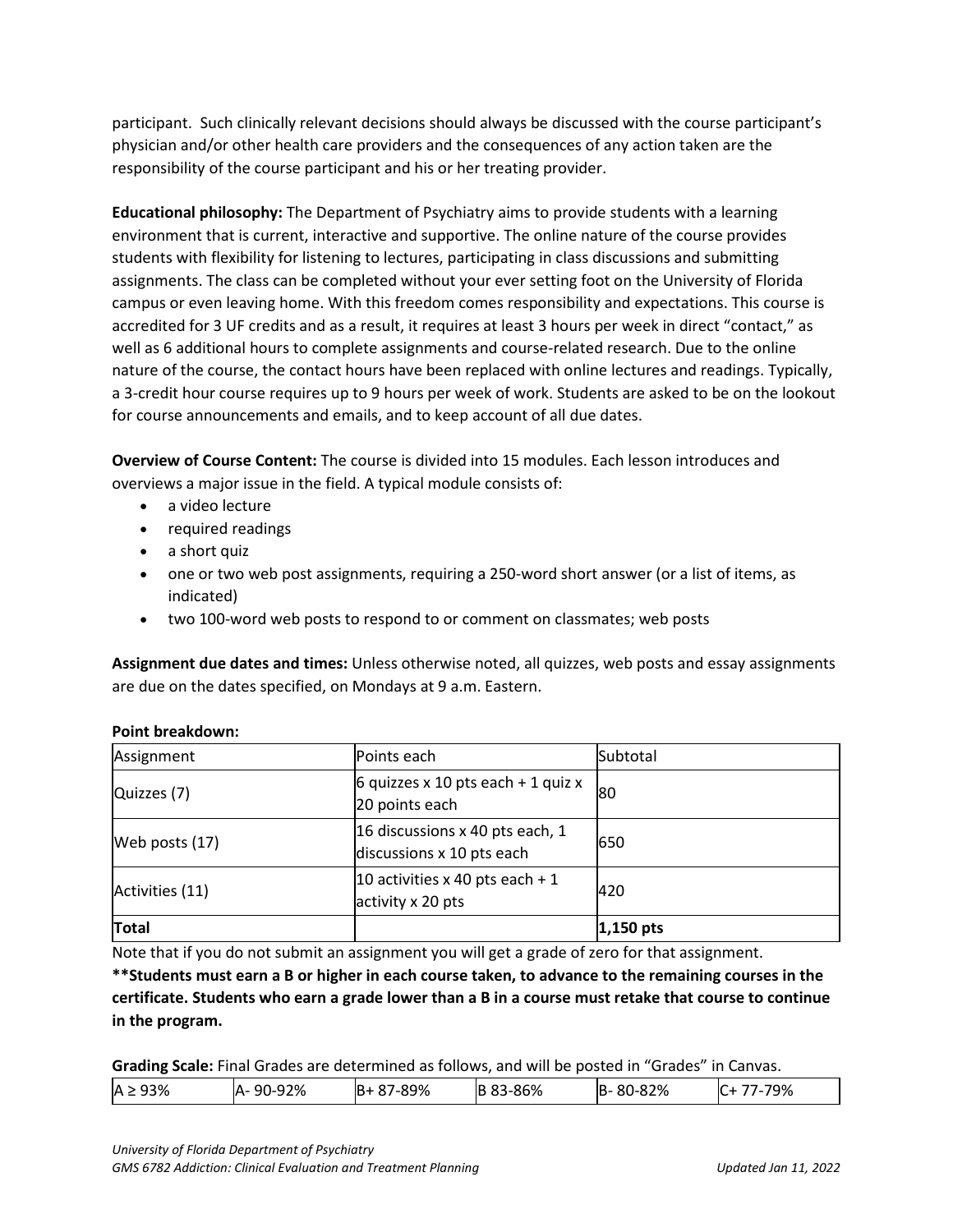| 60-62%<br>60%<br>63-66%<br>C 73-76%<br>72%<br>7-69<br>⇁⌒<br>ID-<br>C-<br>ID<br>IL<br>-<br>--<br>ᄔ<br>ν, |
|---------------------------------------------------------------------------------------------------------|
|---------------------------------------------------------------------------------------------------------|

View the current UF Grading Policy at

https://catalog.ufl.edu/ugrad/current/regulations/info/grades.aspx.)

**Accommodations for Students with Disabilities:** Students requesting accommodations must first register with the Dean of Students Office. The Dean of Students Office will provide documentation to the student, who must, in turn, provide that documentation to the course director when requesting an accommodation. Contact the Disability Resources Center, http://www.dso.ufl.edu/drc/, for information about available resources for students with disabilities.

**Viewing Video Lectures:** Links to lecture videos are provided on the to-do list for each lesson.

**Required Readings/Course Reserves:** Required readings, which may include journal articles, e-books, and other materials, are available via the UF library's Course Reserves management software Ares. To get to Ares, first be sure that you are securely connected via VPN (instructions below). Next, in Canvas, simply click on the "Course Reserves" tool on the left of the page. If prompted to do so, you will need to set up an account in Ares. Next, search for your courses by name, course code or instructor name, then select the green "Add Course" button to add the desired course to your account. Once you are in Course Reserves for a specific course, click on "View Item" next to the title of the item you want to retrieve. For more instructions on getting course materials via Ares, see

[http://cms.uflib.ufl.edu/accesssupport/howtostudents.](http://cms.uflib.ufl.edu/accesssupport/howtostudents) If you have technical difficulties with downloading files, email the academic assistant at tgreene740@ufl.edu before contacting the instructor or other course staff.

### **VPN: Important instructions for getting to the reading materials linked in the course**

Many of the links to the course readings are journal articles, books and other items held by the UF Libraries. To get to those materials you must first log into a secure connection called a VPN, which is short for virtual private network. Once you are logged into the UF VPN, go back into the course and click on the reading links. UF VPN installation instructions[: https://it.ufl.edu/ict/documentation/network](https://it.ufl.edu/ict/documentation/network-infrastructure/vpn/)[infrastructure/vpn/.](https://it.ufl.edu/ict/documentation/network-infrastructure/vpn/) For help, contact the UF Help Desk at (352) 392-4357.

**Borrowing from the UF Libraries:** Distance learners can borrow materials from the UF collection. They can also borrow from non-UF libraries using Interlibrary Loan (ILL). See the main UF Libraries site for distance learners at [http://guides.uflib.ufl.edu/distancelearners.](http://guides.uflib.ufl.edu/distancelearners)

**Opinion disclaimer:** Please note that sometimes professionals who appear in videos or authors of assigned readings may offer their opinions, perhaps even controversial ones. We wish to encourage open-minded thinking, evaluation, and critiquing in this course and so we also have web-posts where you may voice your opinions. However, it is important to recognize that the opinions expressed by others do not necessarily reflect those of the course instructors, teaching assistants, the Department of Psychiatry, the UF College of Medicine, or the University of Florida.

**Class demeanor:** All students are expected to be courteous to each other and to instructors and course assistants in all their communications, including discussion posts. Students should not upload or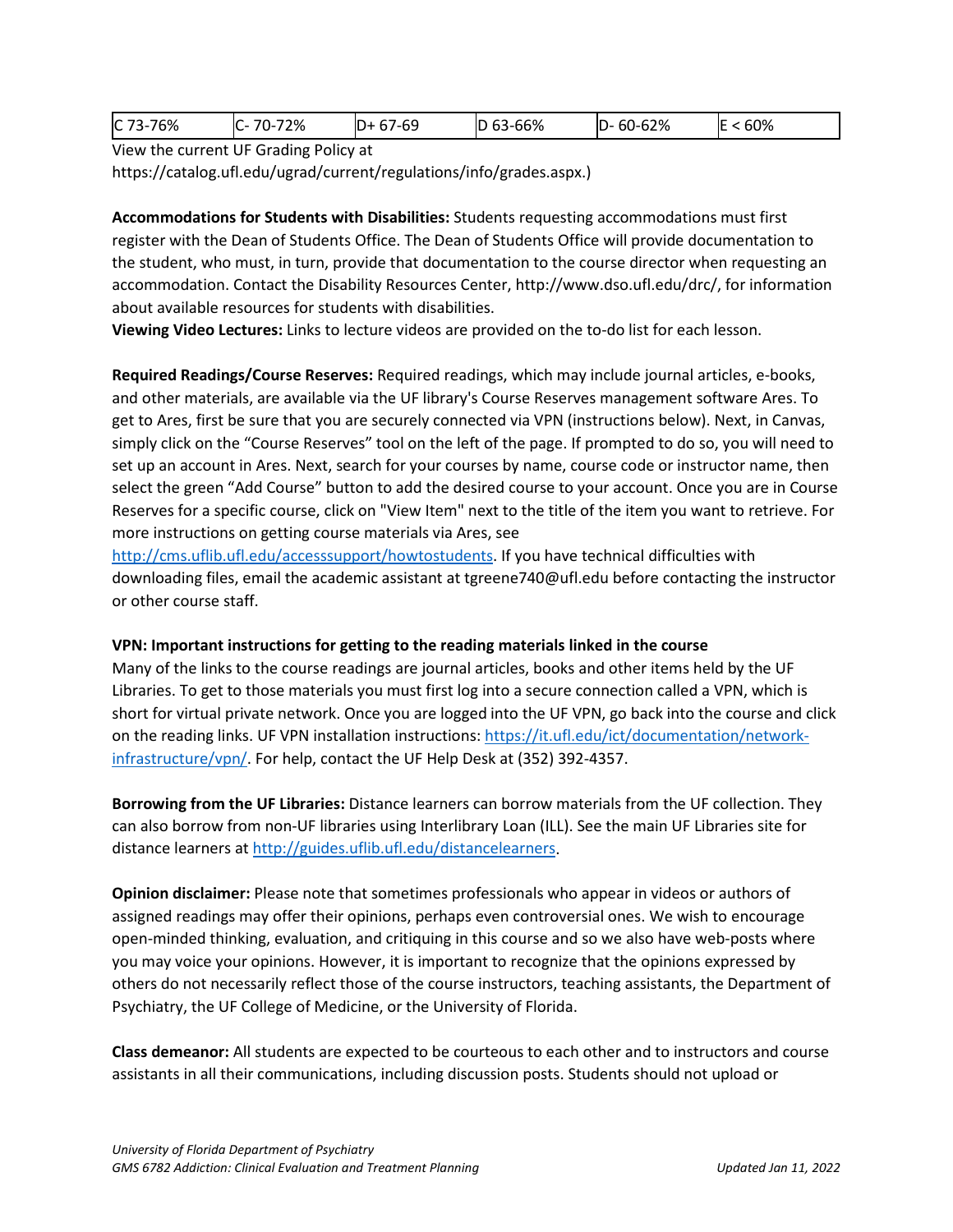duplicate copyrighted materials on online class discussion boards without express permission from the copyright holder.

# **Using, Citing, and Formatting References**

As you go through the course, you will consult with many different types of sources to obtain supporting data or information for points or arguments you make in discussions, essays and other assignments. You are required to cite your sources when you do the following (American Psychological Association [APA], 2009):

- 1. Refer to facts or quantitative data
- 2. Paraphrase another author's view point, idea, or theory
- 3. Quote an author directly

Your sources may include your online lecture notes from within Canvas, academic journals, print or online newspapers, magazines, books, videos, apps, blogs, podcasts, online discussion forums such as Reddit's AMA, or personal communication with an expert or other person. When citing references, in each case you are required to do six things:

- 1. Include the source of the information you are presenting
- 2. Cite the source within body of your discussion, essay or other text (this is known as in-text citation)
- 3. Paraphrase where necessary (see note on paraphrasing below)
- 4. Put language taken word-for-word from another source in quotation marks or block quotes
- 5. List your references at the bottom of your discussion, essay or other text
- 6. Format the references (both the in-text citation and the reference list) according to the required style convention.

There are several different style conventions (https://owl.english.purdue.edu/owl/resource/585/2/), including Chicago Style, often used in the humanities; Modern Language Association (MLA), used most commonly in the liberal arts and humanities; American Psychological Association (APA), used most commonly in social sciences; and others. In this course we will use the latest edition of American Psychological Association (APA) Style. To properly cite and format a reference, find as many details about the source as possible and carefully consider the following (Paiz et al., 2015):

**In-text citation:** Sources must be cited within the body of the text for any information or data presented in support of arguments or examples given. In-text citations go at the end of a sentence. They generally include the author's last name, followed by a comma, and the year of publication, all enclosed in parentheses, e.g. (Goldman, 2012), but there is some variation depending on the type of source and the number of authors.

**Paraphrasing:** If you are referencing ideas or information from another work and you feel the need to cite or quote the author in each and every line of your body of text, stop! Instead, you should paraphrase the work and include an in-text citation the first time the work is mentioned. Paraphrasing means synthesizing an author's original statements and then saying them in your own words (Purdue Online Writing Lab [OWL], 2014). Visit the Purdue

OWL (https://owl.english.purdue.edu/owl/resource/619/1/) for tips on effective paraphrasing.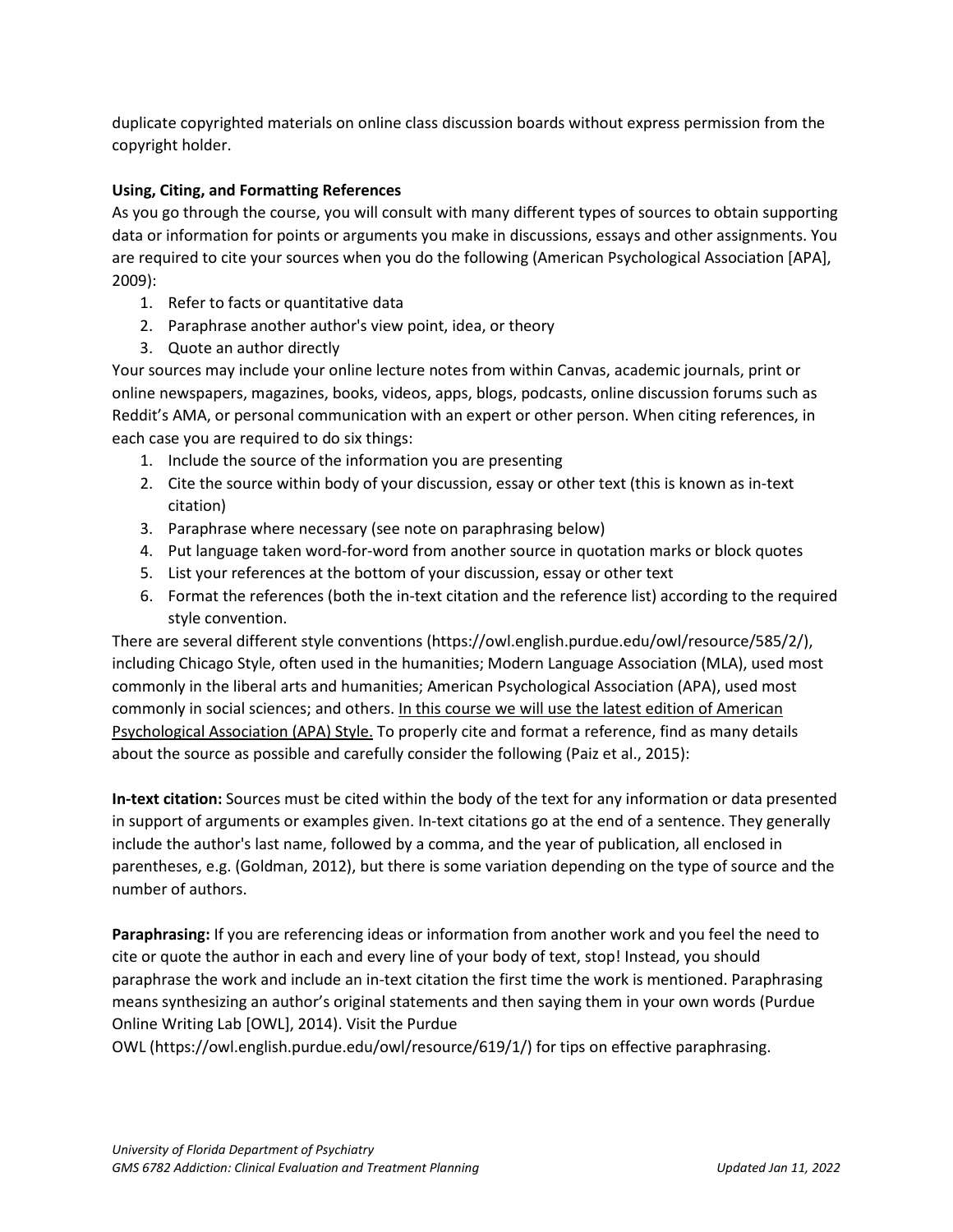**Quoting:** If you do have the need to take some language word-for-word from another source, put it in quotation marks or block quotes.

**Reference list:** This should be ordered alphabetically by the last name of the first person listed on the paper or other source material (APA, 2009).

**Formatting:** For instructions and detailed examples of how to format in-text citations and reference lists for a variety of source types, consult the References Style Guide provided in Module 1, the Publication Manual of the American Psychological Association excerpts in Course Reserves, and/or the Purdue OWL APA style guide (https://owl.english.purdue.edu/owl/resource/560/1/). You may also contact the UF reference librarian for assistance (see the library resources section in your course syllabus). For additional help you may also create an account with a reference management system such as [EndNote.](https://guides.uflib.ufl.edu/endnote) Note that if you put nonsense into a reference management program you will get nonsense out ... you must enter the information the way the program requires or your reference list will not be formatted properly or contain the needed information.

**Academic Integrity:** Online classes are subject to the same requirements of academic honesty as all oncampus classes. Please review and be familiar with the Student Conduct Code and Student Honor Code, which can be found a[t https://www.dso.ufl.edu/sccr/process/student-conduct-honor-code/.](https://www.dso.ufl.edu/sccr/process/student-conduct-honor-code/) UF students are bound by The Honor Pledge which states, "We, the members of the University of Florida community, pledge to hold ourselves and our peers to the highest standards of honor and integrity by abiding by the Honor Code. On all work submitted for credit by students at the University of Florida, the following pledge is either required or implied: "On my honor, I have neither given nor received unauthorized aid in doing this assignment." The Student Honor Code specifies a number of behaviors that violate the code, and the possible sanctions. Furthermore, you are obliged to report any condition that facilitates academic misconduct to appropriate personnel. If you have any questions or concerns, please consult the instructor or course coordinator.

**Plagiarism:** Plagiarism is presenting another person's work as your own. Cheating and plagiarizing are against the University of Florida Student Conduct Code. Submissions in this course may be checked via Turnitin [\(http://www.turnitin.com\)](http://www.turnitin.com/), a service that compares documents with each other as well as with pages on the Internet and with other assignments previously submitted by other students. If portions of your document were directly copied and pasted from another student's assignment (past or present) or from the Internet, that constitutes plagiarism. Cases of plagiarism will be investigated as set out by the [University of Florida Student Conduct Code.](https://sccr.dso.ufl.edu/) Students in this course caught cheating or plagiarizing, will be immediately given a failing grade, and may be brought before the UF Honor Court. From your citations and references, the reader of your paper should be able to tell the source of all your outside information. It may be acceptable to place a few comments in quotes with a citation, but it is never acceptable to copy and paste a long string of text from a source, even if it is cited and even if you change a few words. Anything from another source that is not in quotations must be paraphrased. Also, please note that UF policies require that you create original work for each course. Thus, students are not permitted to submit papers they prepared previously outside of this class, such as for high school or other UF courses.